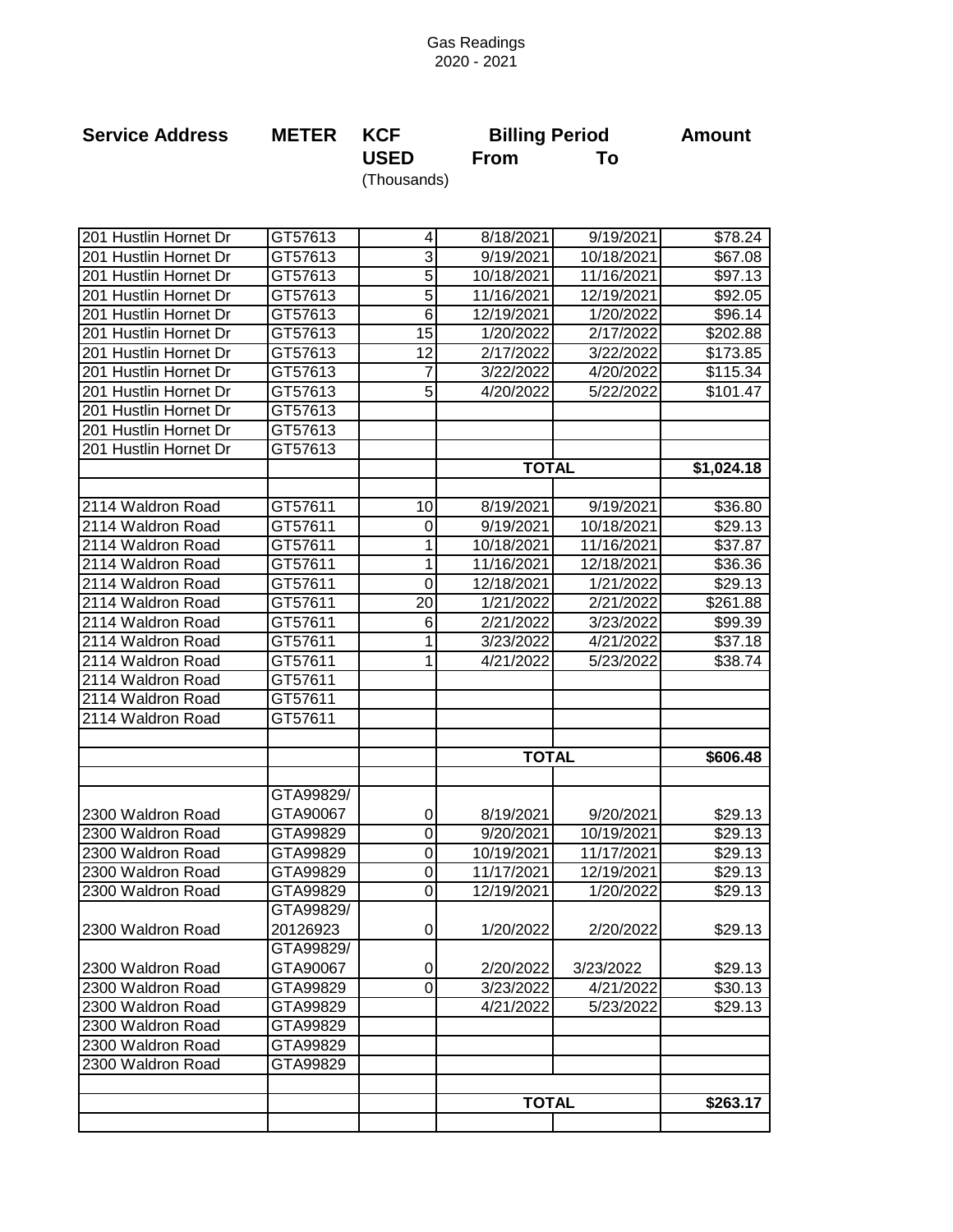## Gas Readings 2020 - 2021

| <b>Service Address</b> | <b>METER</b> | <b>KCF</b>      | <b>Billing Period</b> | <b>Amount</b> |            |
|------------------------|--------------|-----------------|-----------------------|---------------|------------|
|                        |              | <b>USED</b>     | <b>From</b>           | To            |            |
|                        |              | (Thousands)     |                       |               |            |
|                        |              |                 |                       |               |            |
|                        |              |                 |                       |               |            |
| 2445 Waldron Road      | GT58045      | 0               | 8/19/2021             | 9/20/2021     | \$29.13    |
| 2445 Waldron Road      | GT58045      | $\overline{2}$  | 9/20/2021             | 10/19/2021    | \$52.33    |
| 2445 Waldron Road      | GT58045      | 3               | 10/19/2021            | 11/17/2021    | \$67.92    |
| 2445 Waldron Road      | GT58045      | 3               | 11/17/2021            | 12/20/2021    | \$64.87    |
| 2445 Waldron Road      | GT58045      | 10              | 12/20/2021            | 1/21/2022     | \$143.78   |
| 2445 Waldron Road      | GT58045      | 32              | 1/21/2022             | 2/21/2022     | \$403.47   |
| 2445 Waldron Road      | GT58045      | $\overline{27}$ | 2/21/2022             | 3/23/2022     | \$358.80   |
| 2445 Waldron Road      | GT58045      | $\overline{16}$ | 3/23/2022             | 4/21/2022     | \$229.89   |
| 2445 Waldron Road      | GT58045      | 12              | 4/21/2022             | 5/23/2022     | \$208.91   |
| 2445 Waldron Road      | GT58045      |                 |                       |               |            |
| 2445 Waldron Road      | GT58045      |                 |                       |               |            |
| 2445 Waldron Road      | GT58045      |                 |                       |               |            |
|                        |              |                 |                       |               |            |
|                        |              |                 | <b>TOTAL</b>          |               | \$1,559.10 |
| 2526 Waldron Road      | GT57224      | 26              | 8/19/2021             | 9/20/2021     | \$260.53   |
| 2526 Waldron Road      | GT57224      | 29              | 9/20/2021             | 10/19/2021    | \$310.43   |
| 2526 Waldron Road      | GT57224      | 27              | 10/19/2021            | 11/17/2021    | \$414.32   |
| 2526 Waldron Road      | GT57224      | 30              | 11/17/2021            | 12/20/2021    | \$426.95   |
| 2526 Waldron Road      | GT57224      | 21              | 12/20/2021            | 1/20/2022     | \$273.45   |
| 2526 Waldron Road      | GT57224      | 29              | 1/20/2022             | 2/21/2022     | \$368.08   |
| 2526 Waldron Road      | GT57224      | 22              | 2/21/2022             | 3/23/2022     | \$297.14   |
| 2526 Waldron Road      | GT57224      | 20              | 3/23/2022             | 4/21/2022     | \$280.62   |
| 2526 Waldron Road      | GT57224      | 25              | 4/21/2022             | 5/23/2022     | \$407.20   |
| 2526 Waldron Road      | GT57224      |                 |                       |               |            |
| 2526 Waldron Road      | GT57224      |                 |                       |               |            |
| 2526 Waldron Road      | GT57224      |                 |                       |               |            |
|                        |              |                 |                       |               |            |
|                        |              |                 | <b>TOTAL</b>          |               | \$3,038.72 |
|                        |              |                 |                       |               |            |
| 440 Hustlin Hornet Dr. | GT59352      | $\overline{4}$  | 8/19/2021             | 9/20/2021     | \$78.24    |
| 440 Hustlin Hornet Dr. | GT59352      | 4               | 9/20/2021             | 10/19/2021    | \$81.40    |
| 440 Hustlin Hornet Dr. | GT59352      | 4               | 10/19/2021            | 11/17/2021    | \$82.53    |
| 440 Hustlin Hornet Dr. | GT59352      | 5               | 11/17/2021            | 12/20/2021    | \$92.05    |
| 440 Hustlin Hornet Dr. | GT59352      | 4               | 12/20/2021            | 1/20/2022     | \$72.13    |
| 440 Hustlin Hornet Dr. | GT59352      | 5               | 1/20/2022             | 2/21/2022     | \$84.20    |
| 440 Hustlin Hornet Dr. | GT59352      | $\overline{5}$  | 2/21/2022             | 3/23/2022     | \$86.84    |
| 440 Hustlin Hornet Dr. | GT59352      | 8               | 3/23/2022             | 4/21/2022     | \$128.16   |
| 440 Hustlin Hornet Dr. | GT59352      | 11              | 4/21/2022             | 5/23/2022     | \$193.66   |
| 440 Hustlin Hornet Dr. | GT59352      |                 |                       |               |            |
| 440 Hustlin Hornet Dr. | GT59352      |                 |                       |               |            |
| 440 Hustlin Hornet Dr. | GT59352      |                 |                       |               |            |
|                        |              |                 | <b>TOTAL</b>          |               | \$899.21   |
|                        |              |                 |                       |               |            |
| 537 Hustlin Hornet Dr  | GT57309      | 4               | 8/19/2021             | 9/20/2021     | \$78.24    |
| 537 Hustlin Hornet Dr  | GT57309      | 4               | 9/20/2021             | 10/19/2021    | \$81.40    |